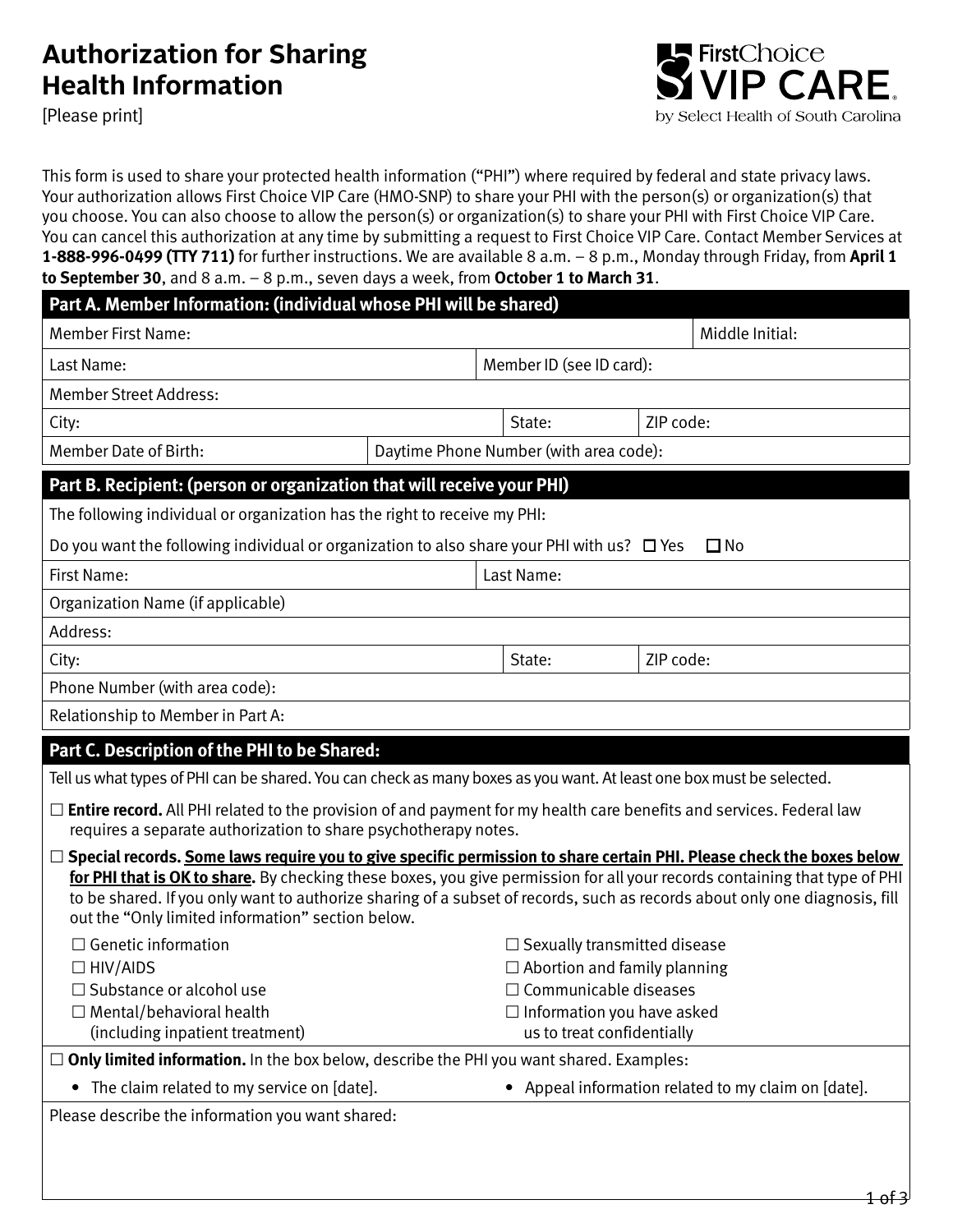# **Part D. Purpose of this Authorization**

**This authorization is valid for sharing of PHI for the following purposes. (Please check one or both boxes.)**

 $\Box$  To help diagnose, treat, manage and/or pay for my health needs.

**OR**

 $\square$  For the following reason:

This authorization shall be invalid if used for any purpose other than the purpose(s) stated above.

# **Part E. Expiration Date of this Authorization**

## **This authorization will expire. (Please check one box.)**

 $\square$  I want the authorization to expire one (1) year after my coverage with First Choice VIP Care ends. (See information below)\*

#### **OR**

 $\Box$  Upon the following date, event or condition\*:

\* First Choice VIP Care must be notified of the event/condition to cancel this authorization. In North Carolina and New Jersey, this authorization automatically expires one year after the date it was signed, unless you choose an earlier date. In New Hampshire, the authorization automatically expires two years after the date it was signed, unless you choose an earlier date. In Louisiana, if you are requesting the sharing of genetic information, the authorization expires sixty days after the date it was signed, unless you choose an earlier date. In the District of Columbia, if you are requesting the sharing of mental health information, the authorization automatically expires one year after the date it was signed, unless you choose an earlier date.

# **Part F. Approval: (You OR your Personal Representative must sign and date this form in order for it to be complete.)**

I understand that this authorization for sharing my PHI is voluntary and is not a condition of enrollment in First Choice VIP Care, eligibility for benefits, or payment of claims. I understand that I may cancel this authorization at any time by submitting a request to First Choice VIP Care, and that canceling this authorization will not affect any action taken pursuant to the authorization prior to my request to cancel. I also understand that if I cancel this authorization, I should separately notify the individual(s) or organization(s) listed in Part B above if I wish for those individual(s) or organization(s) to no longer share my PHI. I also understand that if the person or organization I authorize to receive my PHI described above is not subject to federal or state health information privacy laws, they may further share my PHI and it may no longer be protected by federal or state privacy laws. I also understand that I or my personal representative have a right to receive a copy of this form and to review my PHI that may be shared because of this authorization.

# **Member Signature: By signing below, I authorize the sharing of my PHI as described above.**

| Signature of Member:                                                                                                                                                                                                                                                                                                                                                                             |                      | Date: |  |  |
|--------------------------------------------------------------------------------------------------------------------------------------------------------------------------------------------------------------------------------------------------------------------------------------------------------------------------------------------------------------------------------------------------|----------------------|-------|--|--|
| Personal Representative Information: By signing below, I authorize the sharing of PHI of the member as<br>described above. (A Personal Representative is a person who has the legal authority to act on behalf of an<br>individual, such as a parent of a minor. A copy of a Power of Attorney or other legal document must be on file<br>at First Choice VIP Care or submitted with this form.) |                      |       |  |  |
| Printed Name of Personal Representative:                                                                                                                                                                                                                                                                                                                                                         |                      |       |  |  |
| Address of Representative:                                                                                                                                                                                                                                                                                                                                                                       |                      |       |  |  |
| Description of Personal Representative's Authority:                                                                                                                                                                                                                                                                                                                                              |                      |       |  |  |
| Signature of Personal Representative:                                                                                                                                                                                                                                                                                                                                                            |                      |       |  |  |
| Date:                                                                                                                                                                                                                                                                                                                                                                                            | <b>Phone Number:</b> |       |  |  |